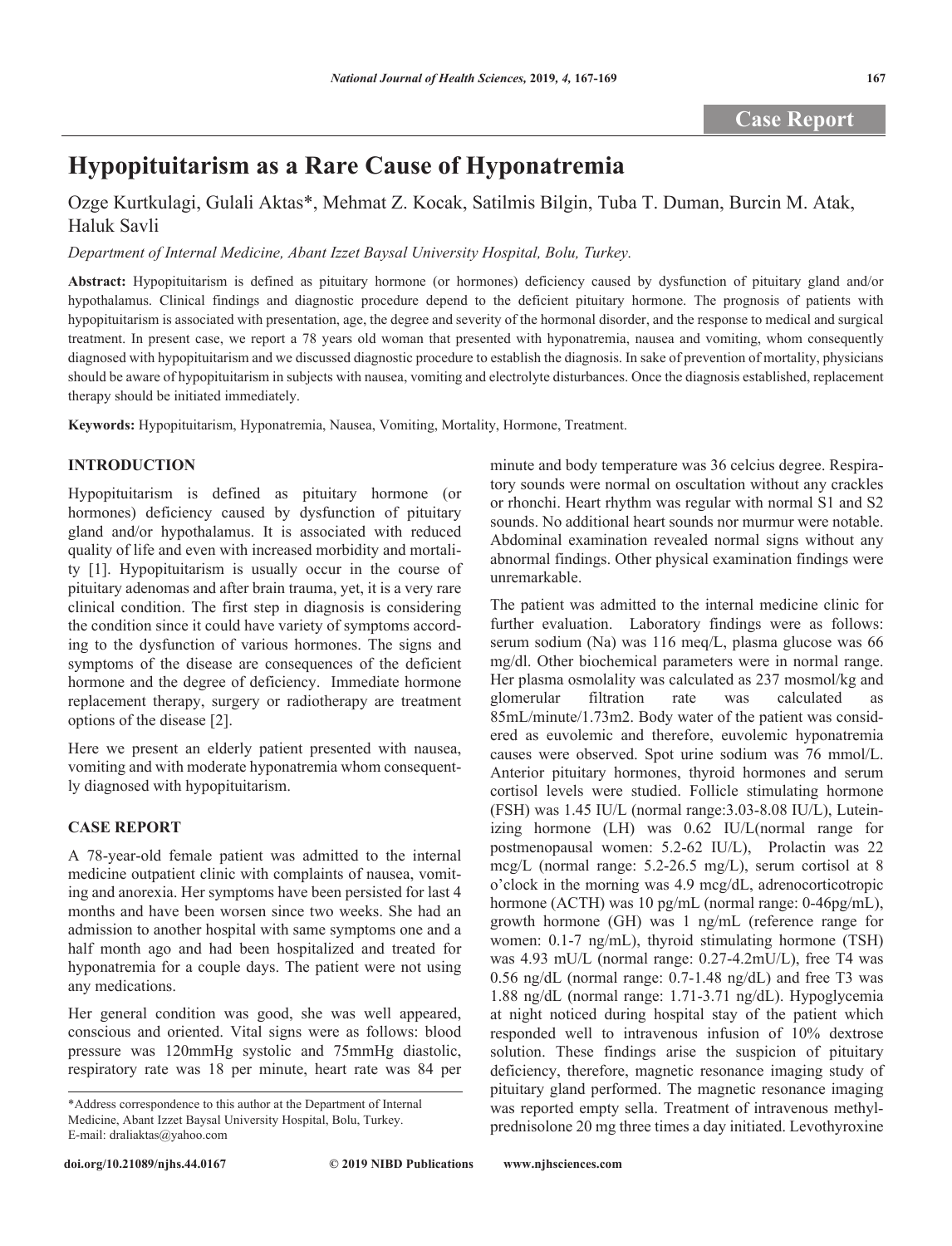25mcg/day added 3 days after initiation of corticosteroid therapy. Sodium and glucose levels in blood tests were normalized during the clinical course with these treatments. After gradual decrease of the dosage of methyl prednisolone, it was switched to oral prednisolone 5mg three times a day. Her symptoms vanished with treatment and she was discharged from hospital with full recovery.

### **DISCUSSION**

Hypopituitarism is defined as pituitary hormone (or hormones) deficiency caused by dysfunction of pituitary gland and/or hypothalamus. It is associated with reduced quality of life and even with increased morbidity and mortality [1]. Pituitary adenomas and trauma are two main causes of hypopituitarism despite it is a rare condition in general population [1]. Proper endocrinological tests that are specific to deficient hormone are essential in the diagnosis of the disease. Surgery, radiotherapy and mostly hormone replacement are treatment options of the disease [1]. The signs and symptoms of the disease are consequences of the deficient hormone and the degree of deficiency. Symptoms of the patients in present case were include nausea, vomiting and hyponatremia in serum biochemistry. Moreover, patients with hypopituitarism due to a sellar mass may also have mass-related symptoms such as headache, loss of vision, or diplopia. However, present case did not suffer from such symptoms.

One of the most important presenting clinical feature of hypopituitarism is hyponatremia [3]. In a case series, 72% of the subjects with hypopituitarism were suffered from hyponatremia [4]. The rates of mild and moderate hyponatremia in hypopituitarism are both 24% in a report by Miljic *et al*. [3]. Elderly subjects with hypopituitarism are more prone to develop hyponatremia compared to younger patients [5]. The patient presented in this report was an elderly, 78 year old women.

Nausea is another presenting symptom of hypopituitarism [3]. Infections, heart failure and vomiting are reported as common causes of hyponatremia in the course of hypopituitarism [3]. Similarly, the patient presented had nausea and vomiting as predisposing factors to hyponatremia.

Damage to the anterior pituitary may occur suddenly or slowly, may be mild or severe, and may affect the secretion of one, several, or all pituitary hormones. In fact, clinical presentation of anterior pituitary hormone deficiencies vary depending on various factors. The subject presented symptoms mainly due to cortisol insufficiency. However, her FSH and LH levels were also decreased.

The affection rate of anterior pituitary cells is an important factor related to the clinical features of hypopituitarism. Certain diseases, such as pituitary apoplexy, develop rapidly, leading to a sudden deterioration of ACTH secretion and, consequently, to the onset of symptoms of cortisol deficiency.

Other causes, such as radiation therapy to the pituitary or hypothalamic region, usually cause a slow decrease in pituitary hormones and became symptomatic within months or even years. There was no relevant trauma, infection in her history nor adenoma in pituitary magnetic resonance imaging which could describe the underlying cause of hypopituitarism in present case.

Severity of hormone deficiency is another definitive factor for clinical spectrum of hypopituitarism. Complete ACTH and cortisol deficiency can cause severe symptoms, while partial deficiency can only cause symptoms during increased physiological stress. Mild to moderate symptoms in present case suggest that the hypopituitarism was developed in a long course.

The number of deficient pituitary hormones is another important predictor of clinical signs and symptoms in patients with hypopituitarism. One, or more or all pituitary hormone secretions could be defective in hypopituitarism. Growth hormone and gonadotropins are more likely to be affected by pituitary damage compared ACTH and thyroid stimulating hormone. However, there are many exceptions in this manner, so that, some cases could be characterized with deficiency in only ACTH secretion. Hypopituitarism was consist of low levels of cortisol and gonadotropins in present case.

The deficiency of ACTH is defined as secondary adrenal insufficiency and cause reduced cortisol levels in serum. Since cortisol is essential for maintenance of vascular tone, severe cortisol deficiency may cause mortality by vascular collapse. Hypotension and tachycardia are features of less severe cortisol deficiency. Mild and chronic cortisol deficiency may result in tenderness, fatigue, anorexia, weight loss, decreased libido, hypoglycemia and eosinophilia. Hyperpigmentation may occur in primary but not in secondary adrenal insufficiency. Similarly, since aldosterone secretion is not impaired, hyperkalemia, hypovolemia and salt loss are not common in secondary adrenal insufficiency [6]. The present case had hypoglycemia and hyponatremia due to reduced serum cortisol levels.

Common symptoms of TSH deficiency are fatigue, cold intolerance, decreased appetite, constipation, facial bloating, dry skin, bradycardia, delayed relaxation phase of anterior tendon reflexes and anemia. The degree of symptoms and signs associated with the severity of thyroxin deficiency. However, some patients with severely reduced TSH might be asymptomatic. TSH was not reduced, in contrary slightly increased in present case.

Reduction of FSH and LH results in hypogonadotropic hypogonadism (secondary hypogonadism) in both women and men [7]. Since the patient in present case was an elderly postmenopausal women, specific treatment was not required for hypogonadism.